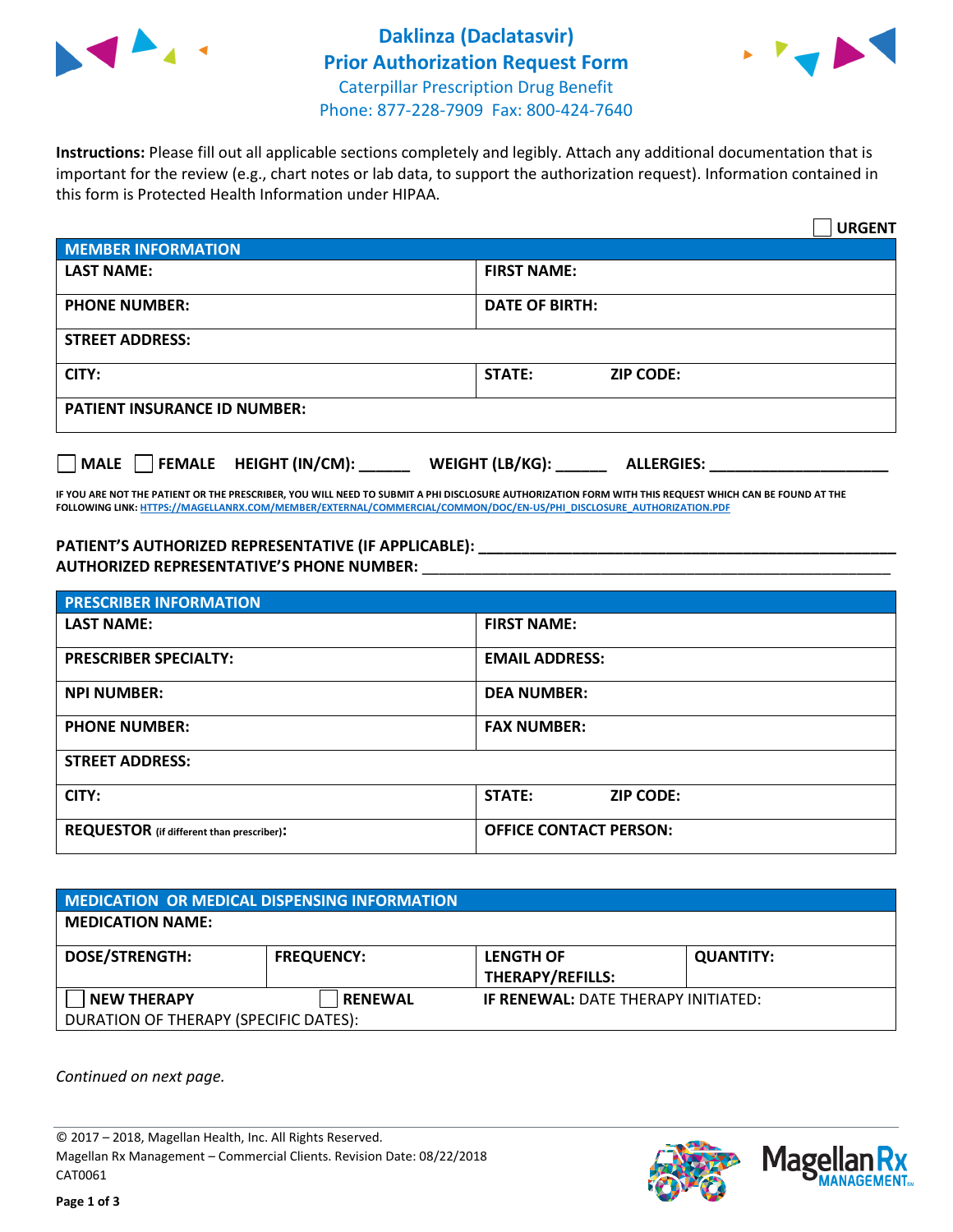



| <b>MEMBER'S LAST NAME:</b> NAME                                                                                                                                                                               | <b>MEMBER'S FIRST NAME:</b>                                                                                                   |                                           |  |  |
|---------------------------------------------------------------------------------------------------------------------------------------------------------------------------------------------------------------|-------------------------------------------------------------------------------------------------------------------------------|-------------------------------------------|--|--|
|                                                                                                                                                                                                               | 1. HAS THE PATIENT TRIED ANY OTHER MEDICATIONS FOR THIS CONDITION?                                                            | YES (if yes, complete below)<br><b>NO</b> |  |  |
| <b>MEDICATION/THERAPY (SPECIFY</b>                                                                                                                                                                            | <b>DURATION OF THERAPY (SPECIFY</b>                                                                                           | <b>RESPONSE/REASON FOR</b>                |  |  |
| DRUG NAME AND DOSAGE):                                                                                                                                                                                        | DATES):                                                                                                                       | FAILURE/ALLERGY:                          |  |  |
|                                                                                                                                                                                                               |                                                                                                                               |                                           |  |  |
|                                                                                                                                                                                                               |                                                                                                                               |                                           |  |  |
|                                                                                                                                                                                                               |                                                                                                                               |                                           |  |  |
| <b>2. LIST DIAGNOSES:</b>                                                                                                                                                                                     |                                                                                                                               | <b>ICD-10:</b>                            |  |  |
| □ Chronic hepatitis C virus<br>□ Other Diagnosis<br><u>ICD-10</u> Code(s):                                                                                                                                    |                                                                                                                               |                                           |  |  |
|                                                                                                                                                                                                               | 3. REQUIRED CLINICAL INFORMATION: PLEASE PROVIDE ALL RELEVANT CLINICAL INFORMATION TO SUPPORT A                               |                                           |  |  |
| PRIOR AUTHORIZATION.                                                                                                                                                                                          |                                                                                                                               |                                           |  |  |
| <b>Clinical Information:</b>                                                                                                                                                                                  |                                                                                                                               |                                           |  |  |
| Is this a request for re-treatment w ith Daklinza?*                                                                                                                                                           | $\Box$ Yes $\Box$ No                                                                                                          |                                           |  |  |
|                                                                                                                                                                                                               | *Please submit patient chart notes with clinical rationale explaining why re-treatment is necessary.                          |                                           |  |  |
|                                                                                                                                                                                                               |                                                                                                                               |                                           |  |  |
| Document the patient's genotype:*                                                                                                                                                                             |                                                                                                                               |                                           |  |  |
| *Please submit chart documentation.                                                                                                                                                                           |                                                                                                                               |                                           |  |  |
|                                                                                                                                                                                                               |                                                                                                                               |                                           |  |  |
| Does the patient have cirrhosis? $\Box$ Yes $\Box$ No                                                                                                                                                         |                                                                                                                               |                                           |  |  |
|                                                                                                                                                                                                               |                                                                                                                               |                                           |  |  |
|                                                                                                                                                                                                               | Is Daklinza being prescribed by a hepatologist, gastroenterologist, or an infectious disease specialist? $\Box$ Yes $\Box$ No |                                           |  |  |
|                                                                                                                                                                                                               | Is the patient going to be using Sovaldi (sofosbuvir) concurrently w ith Daklinza (daclatasvir)? $\Box$ Yes $\Box$ No         |                                           |  |  |
|                                                                                                                                                                                                               |                                                                                                                               |                                           |  |  |
|                                                                                                                                                                                                               | Has the patient been previously treated w ith sofosbuvir and ribavirin? $\Box$ Yes $\Box$ No                                  |                                           |  |  |
|                                                                                                                                                                                                               |                                                                                                                               |                                           |  |  |
|                                                                                                                                                                                                               | If patient has genotype 1, does patient must have an intolerance or contraindication to Harvoni and Epclusa and               |                                           |  |  |
| Mavyret? □ Yes □ No                                                                                                                                                                                           |                                                                                                                               |                                           |  |  |
|                                                                                                                                                                                                               |                                                                                                                               |                                           |  |  |
| Are there any other comments, diagnoses, symptoms, medications tried or failed, and/or any other information the                                                                                              |                                                                                                                               |                                           |  |  |
| physician feels is important to this review?                                                                                                                                                                  |                                                                                                                               |                                           |  |  |
|                                                                                                                                                                                                               |                                                                                                                               |                                           |  |  |
|                                                                                                                                                                                                               |                                                                                                                               |                                           |  |  |
|                                                                                                                                                                                                               |                                                                                                                               |                                           |  |  |
| Please note: Not all drugs/diagnosis are covered on all plans. This request may be denied unless all required                                                                                                 |                                                                                                                               |                                           |  |  |
| information is received.                                                                                                                                                                                      |                                                                                                                               |                                           |  |  |
| ATTESTATION: I attest the information provided is true and accurate to the best of my knowledge. I understand that                                                                                            |                                                                                                                               |                                           |  |  |
| the Health Plan, insurer, Medical Group or its designees may perform a routine audit and request the medical                                                                                                  |                                                                                                                               |                                           |  |  |
| information necessary to verify the accuracy of the information reported on this form.                                                                                                                        |                                                                                                                               |                                           |  |  |
|                                                                                                                                                                                                               |                                                                                                                               |                                           |  |  |
| Prescriber Signature or Electronic I.D. Verification:<br>Date:<br>CONFIDENTIALITY NOTICE: The documents accompanying this transmission contain confidential health information that is legally privileged. If |                                                                                                                               |                                           |  |  |
| you are not the intended recipient, you are hereby notified that any disclosure, copying, distribution, or action taken in reliance on the contents                                                           |                                                                                                                               |                                           |  |  |
|                                                                                                                                                                                                               |                                                                                                                               |                                           |  |  |

© 2017 – 2018, Magellan Health, Inc. All Rights Reserved. Magellan Rx Management – Commercial Clients. Revision Date: 08/22/2018 CAT0061